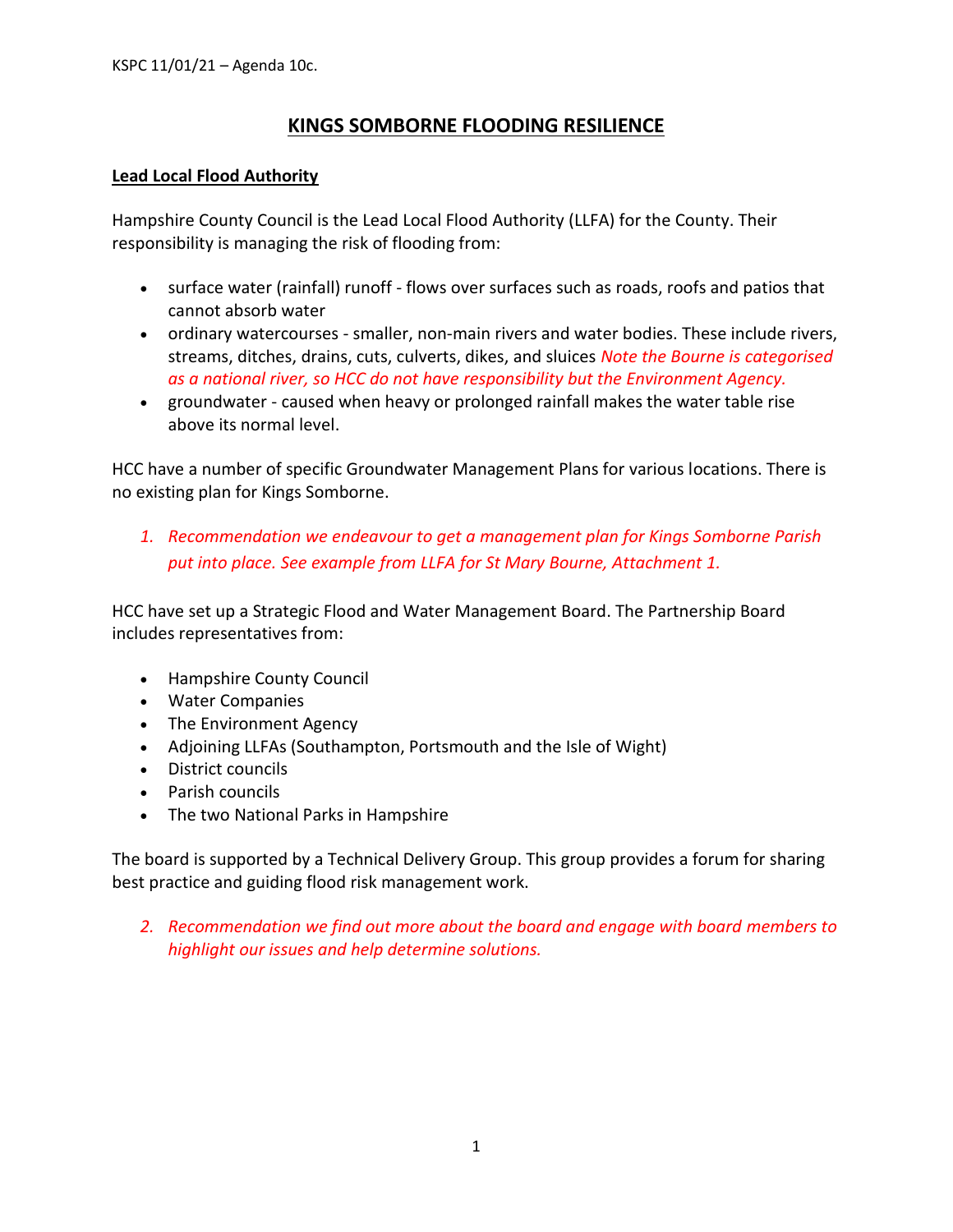## **Government Flood and coastal resilience innovation programme**

This is a transformative £200m programme to improve the resilience of communities at risk of flooding. It was opened on the 9<sup>th</sup> of November. It is managed by the EA. Applications must be made by the LLFA (HCC in our case) by the 15<sup>th</sup> of January. 25 areas nationwide will be selected to take part in the scheme.

It is unlikely that we would qualify as one of those 25 selected due to our size of catchment, number of affected properties and in any event there is probably insufficient time now to apply.

There are however several creative approaches that could be adopted to improve resilience.

## **Strategy**

The following is a suggested approach for the PC going forward.

- *3. Ensure a Catchment Wide Approach*
- *4. Engagement*
- *5. Investigate Solutions*
- *6. Determine Potential Funding.*
- *7. Continue to Develop a Resilience Plan*

#### **Catchment Wide Approach**

Any plan must be catchment wide. The ground water emanates largely from above the village up to Crawley. Disposal is via the Bourne from New farm to Horsebridge. Restriction is at various points from New Farm to Horsebridge. The plan must therefore encompass it all.

#### **Engagement**

The PC has already engaged with some landowners and with the Environment Agency. It is vital now that HCC is fully engaged and they are held to account for their responsibilities outlined above. They have no responsibility for the Bourne. However this does not give them any excuse to abdicate their responsibilities.

*8. Recommendation following engagement with the board, see recommendation 2 above, we arrange a meeting with the Technical Delivery Group to seek further support in determining potential solutions.*

Landowners rather than householders are going to be key in any viable adopted plan. Without their buy-in any plan will be severely limited. Some of these have already been contacted and have given positive feedback to a solution that improves the situation for all.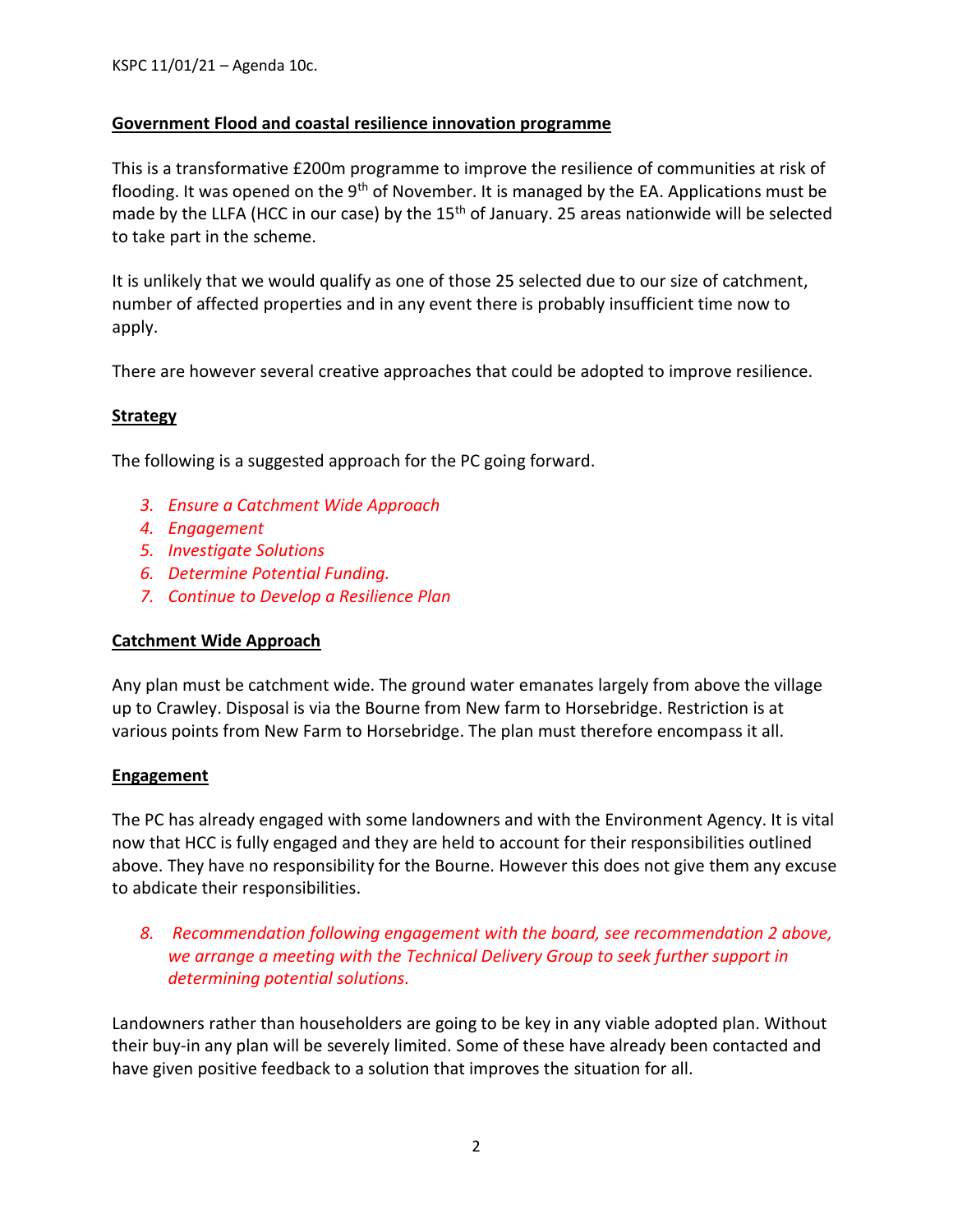*9. Recommendation we now fully engage with all the landowners from Up-Somborne down to the culvert at Horsebridge to find their level of interest and continually liaise with them informing them of progress along the way.*

There other organizations from which we may be able to glean useful information or practical solutions. These include:-

- Natural England
- Southern Water
- Hampshire Highways
- Wessex Rivers Trust *(PC already engaged with the Trust and received some support)*
- Catchment Based Approach CaBA
- Wildlife Trust
- Woodland Trust

## *10. Recommendation we carry out further research to determine what further support can be obtained from these organisations.*

## **Potential Solutions**

The flooding issue can be summarized by one key word **flow.** 

If the flow into the Bourne is less than Bourne flow at maximum level, then fluvial flooding does not occur. The potential solutions can therefore be categorised into the following.

- Measuring and understanding flow
- Reducing Flow into the Bourne
- Improving the flow of the Bourne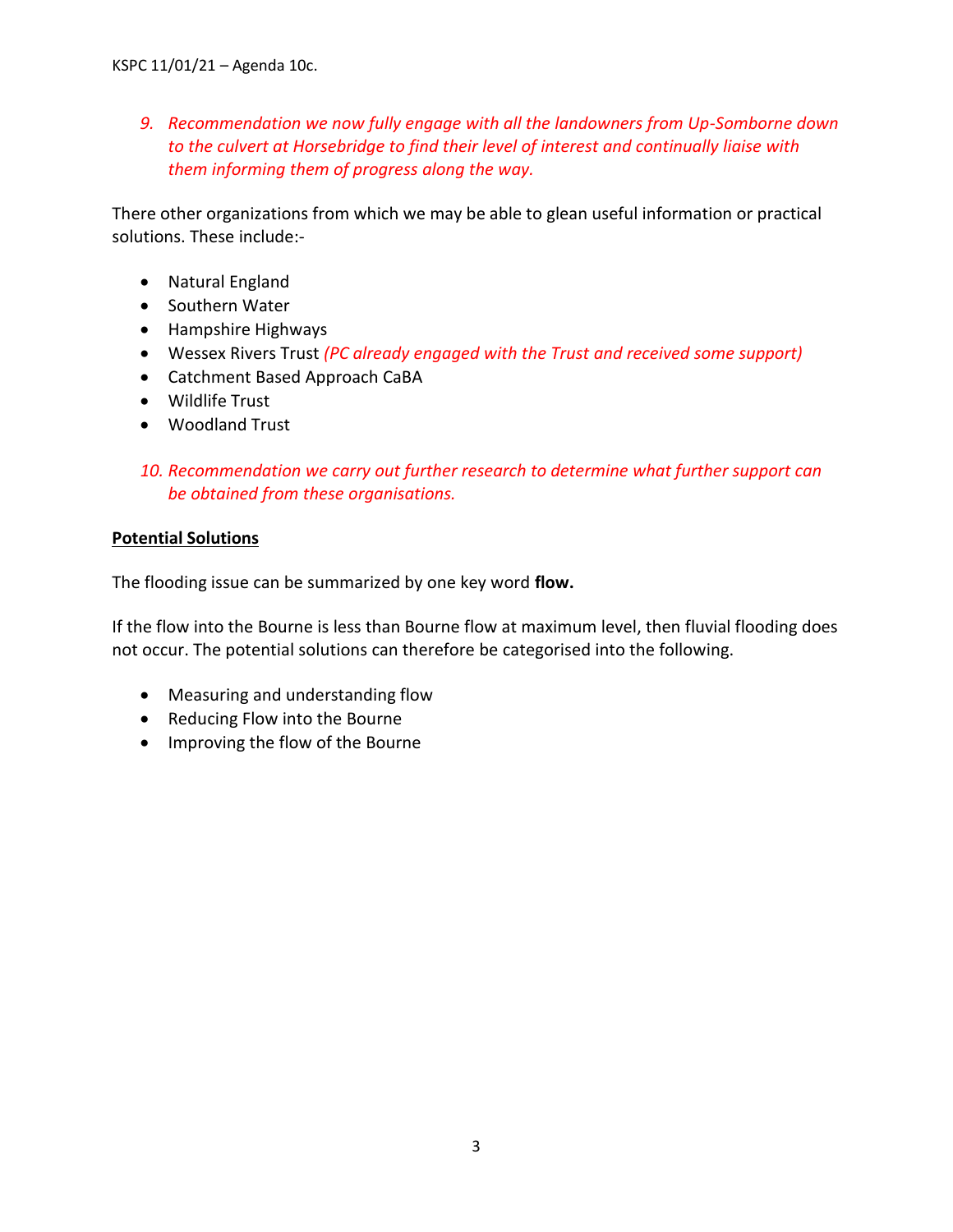## **Measuring and Understanding Flow**

The EA currently provides two important measurements in relation to flooding. These are ground water levels in Kings Somborne Village and Bourne Water Levels. In theory the higher the ground water level the higher the Bourne level. This however is assuming steady state flow conditions in the Bourne. Analysis of these levels over the past years winters months indicates the following.

| Year | Month        | Bourne Level m AOD<br>on the 15th | Ground Water Level m<br>AOD on the 15th |
|------|--------------|-----------------------------------|-----------------------------------------|
| 2020 | Dec          | 33.195                            | 31.802                                  |
|      | <b>Nov</b>   | 33.167                            | 31.102 (31.556 on                       |
|      |              |                                   | 18th                                    |
|      | <b>March</b> | 33.551                            | 32.871                                  |
|      | Feb.         | 33.431                            | 32.535                                  |
|      | Jan          | 33.345                            | 32.494                                  |
| 2019 | Dec.         | 33.179                            | 31.675                                  |
|      | <b>Nov</b>   | 33.083                            | 31.271                                  |
|      | <b>March</b> | 31.565                            | 31.500                                  |
|      | Feb.         | 31.527                            | 31.430                                  |
|      | Jan          | 31.505                            | 31.262                                  |
| 2018 | Dec.         | 31.529                            | 30.877                                  |
|      | <b>Nov</b>   | 31.519                            | 30.697                                  |
|      | <b>March</b> | Only available mid                | 31.722                                  |
|      | Feb.         | 2018                              | 31.665                                  |
|      | Jan          |                                   | 31.255                                  |

It will be noticed that there is a huge disparity in the recorded Bourne level between spring and autumn 2019. Recalibration of the Bourne level instrument was obviously carried out on the  $1<sup>st</sup>$ July as a reading of 31.489 m AOD was posted at 2.00pm whilst a reading of 33.072 m AOD was recorded at 2,30pm on the same day. This makes it difficult to find any trending of groundwater level corresponding to Bourne level. However some conclusions can be drawn.

In November 2019 the Bourne was empty (corresponding to a level of 33.084 m AOD) and only started to fill at the beginning of December. This year 2020 the Bourne has maintained a level all through the summer and a steady rise has been perceived from mid November. A step jump in level on the 18<sup>th</sup> of November from 31.102 m AOD to 31.556 m AOD indicates instrument malfunction. We need consistent reliable data of both ground water and Bourne depth to make any confident analysis. Conjecture that ground water levels below the measuring point and the Bourne flow rate are also a controlling factor as well as local and upstream levels is one view point. The EA carried out some tree clearance work in October above the weir at John o Gaunt Derr Park which improved flow dramatically and despite some obvious instrument malfunction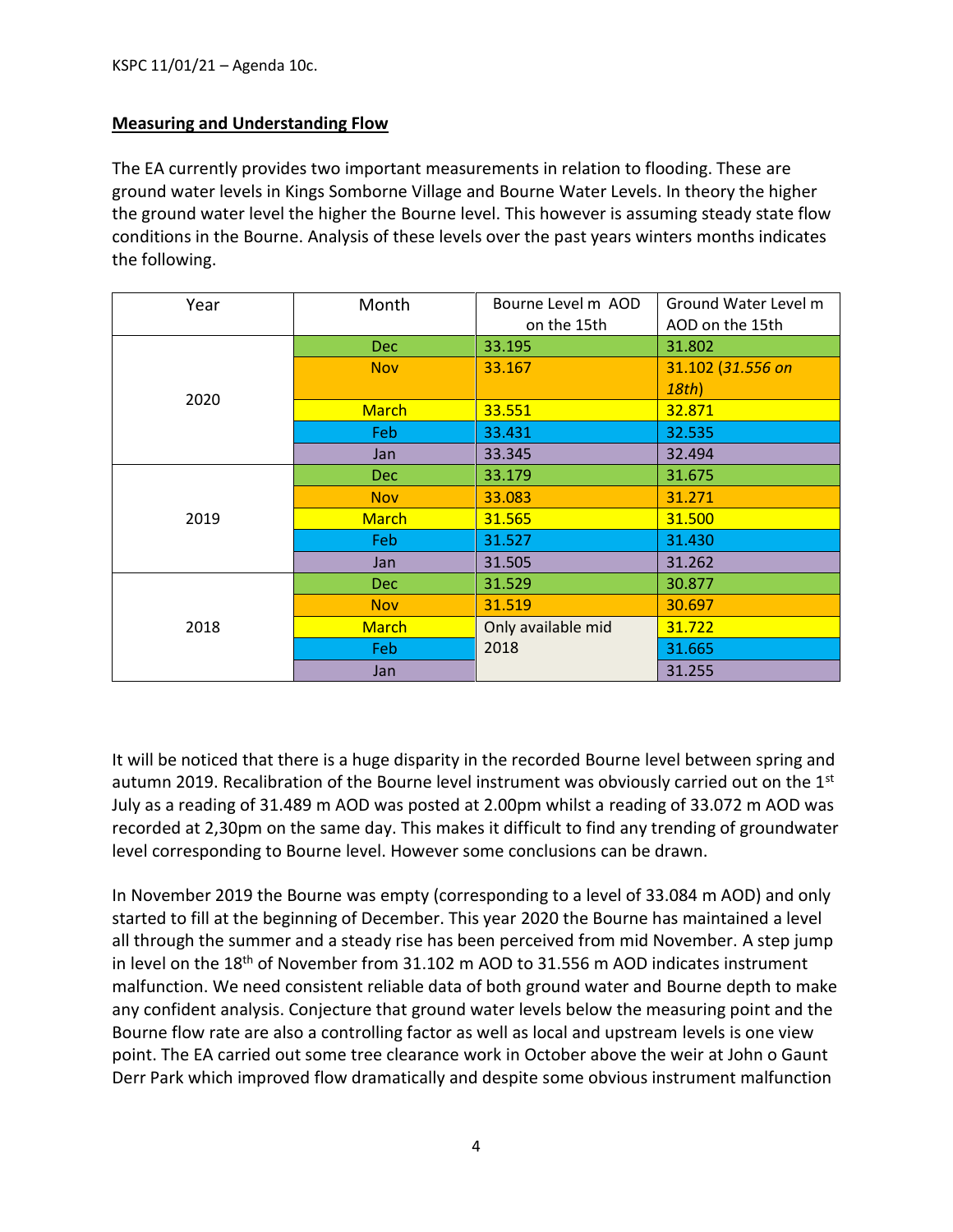KSPC 11/01/21 – Agenda 10c.

it is appears ground water dropped by 50mm over a couple days. Bourne level was unaffected but the increase flow could be observed with the naked eye.

It will be noted that ground water levels in February 2020 were only 41mm higher than those in January. Bourne levels were however 86mm higher indicating another factor was influencing Bourne level in addition to ground water levels. Analysis of other corresponding readings indicates an increase in ground water level is accompanied with an increase in Bourne level but at a lower value rather than an increased value as in February 2020. The most likely reasons being impeded flow or saturated/flooded ground downstream.

It would appear that Bourne performance would be better measured by flow. This can be achieved with an open channel of prescribed dimensions, water depth and a turbine meter thus converting the velocity recorded into flow. Whilst flow measurement will not cure flooding it would give an overall better picture and together with the other two measurements will give an indication of problems and a better understanding of overall performance of the catchment area.

## *11. Recommendation we lobby for recordable flow measurement*

We currently have no idea of the maximum expected flow into the Bourne. The matter is somewhat complex as both run-off and groundwater make a contribution the largest component being ground water which is itself governed by rainfall quantity and intensity. However, without having an estimate of the maximum expected flow into the Bourne it is difficult to evaluate whether the water course is fit for purpose including any restrictions bridges, weirs, culverts etc. If an estimate can be provided this could then be compared with real time flow data if recorded to get a better picture as well as verifying the impact of restrictions. Any practical solutions must have a reasonable estimate of flow.

*12. Recommendation an effort should be made to obtain an estimate of the required maximum flow.*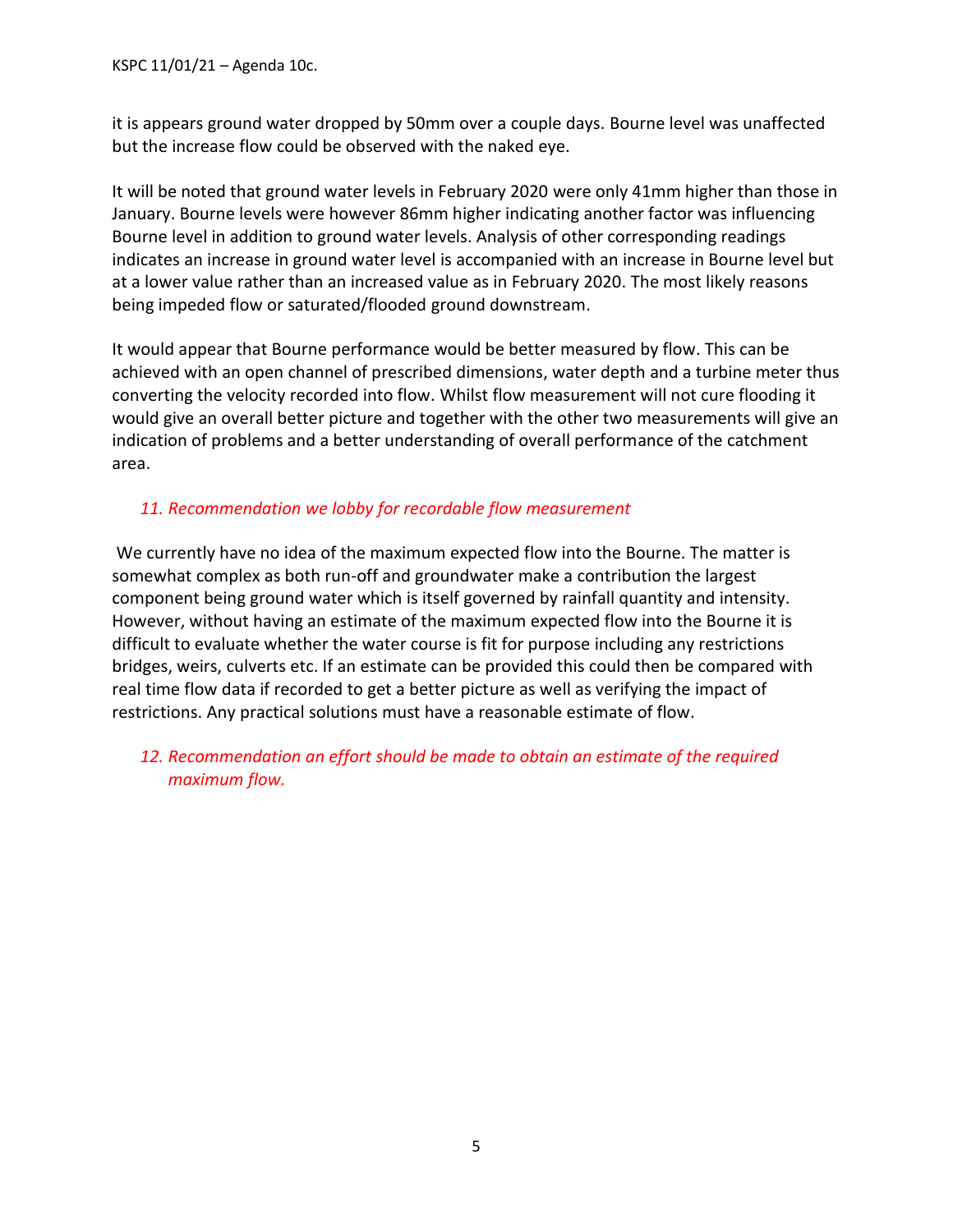### **Reducing Flow Into the Bourne**

The principal flow into the Bourne comes from ground water. Ground water levels vary throughout the year the following graph produced by the EA indicates the levels seen in Kings Somborne over the last 2 years.



**Groundwater Levels at Kings Somborne** 

Analysis of the chart indicates that we should expect ground water levels to fall between the two blue lines. Ideally we would like to see the level mirror the green line i.e follow the long term average. What can be seen in practice is some years fall below the ideal some above. Generally 2019 levels were lower and 2020 has been higher, what we do not want to see is levels above the dotted line. We also do not want to see levels drop too low either with the associated negative environmental effects. Reducing ground water anywhere along the route of the borne should over time reduce the amount of ground water entering the Bourne as upstream ground water will directly replace any removed lower down.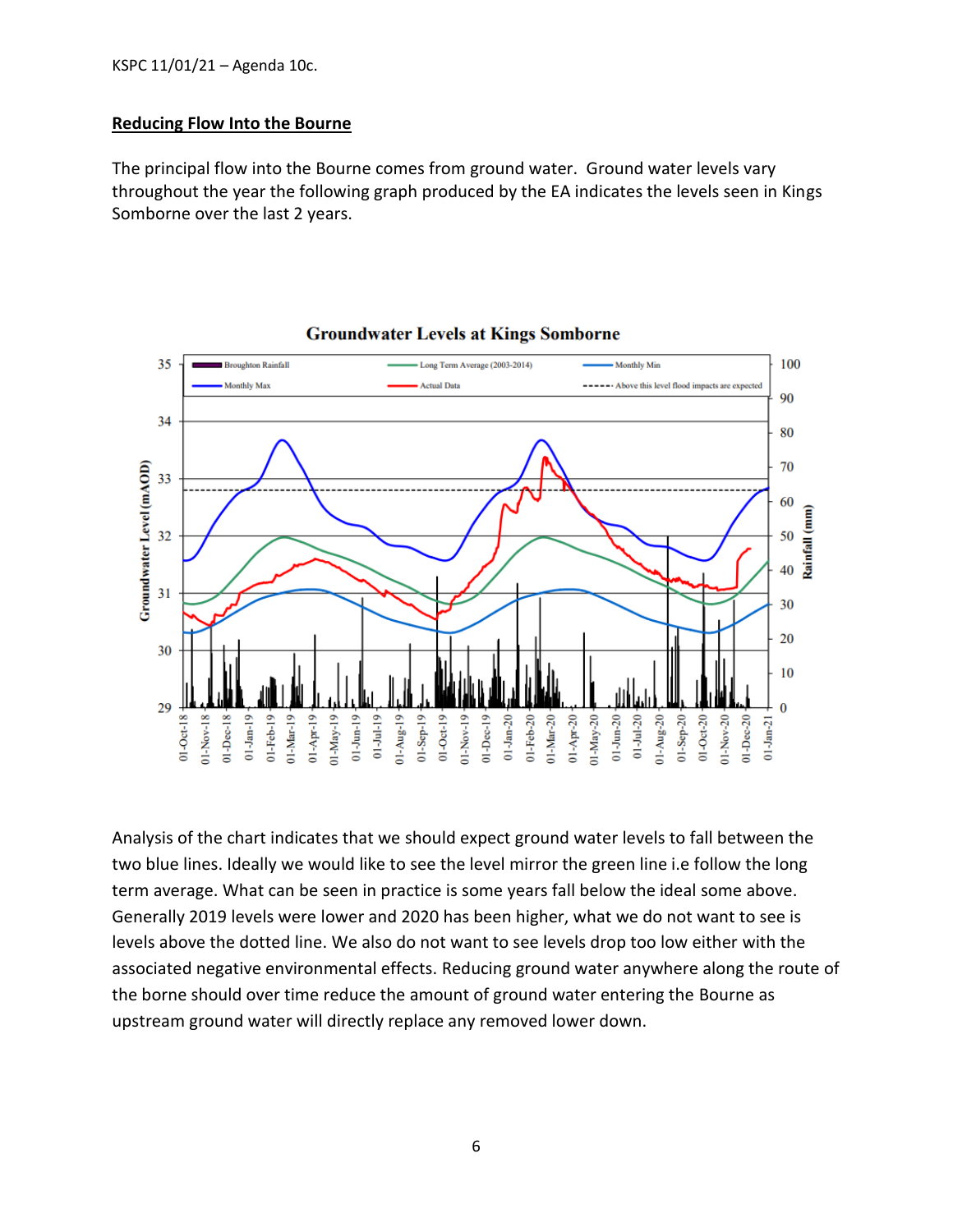KSPC 11/01/21 – Agenda 10c.

The spiky lines at the bottom of the graph are rainfall which of course cannot be controlled. Given the high rainfall in August, Sept and October it can be concluded the actual groundwater levels represented on the graph are incorrect as outlined above.

Another factor determining how much water enters the Bourne is the geology – what type of chalk the nature of the fissures etc. But that cannot, like the rainfall, controlled that either.

From the data we have it suggests that the solution is that peak shaving is required of the ground water levels when levels rise above an acceptable value say 32.5 m AOD.

Peakshaving can be achieved by natural means with the provision of attenuation ponds. The location and size of these could be problematic as ground water pressure could cause bypassing and the volumes are likely to be large. Another possibility is the creation of wet lands. Specialist technical advice would need to be sought to see if these solutions are practical.

Construction techniques for control of ground water traditionally fall into two categories barriers and pumping. The first is not practical as under flowing is likely to occur. The second however could present a viable solution. By pumping out ground water directly into the Bourne once it reaches a level above the average but well below the defined critical level, we could effectively use the existing ground as the attenuation or reservoir maintaining the ground water level within acceptable limits. The pumps could be wind powered to make them carbon efficient and low cost requiring little infrastructure. There would be some visual impact. Such pumps have relatively low capacity and would not provide a solution on their own but a number placed in several locations could perhaps be part of the catchment wide solution. The quantity and size of such pumps and associated infrastructure as well as the cost would need expert advice. The system would of course need more reliable instrumentation (solar powered) than it would appear currently exists.

Additional woodland may also prove to be a useful measure in ground water reduction. Trees remove water from the environment in two different ways:-

- Transpiration: The way water is taken up by tree roots from the ground and is evaporated through the pores on the surface of leaves.
- Interception: The way water adheres to the surface of leaves, branches and trunks during and after rainfall which is directly evaporated back to the atmosphere. This is often expressed as a proportion of annual precipitation termed interception ratio.

Evergreen coniferous trees have more water usage than the deciduous trees because interception rates are maintained throughout the year especially as the winter months are the wettest and windiest when the broadleaves are leafless. As the annual rainfall here is about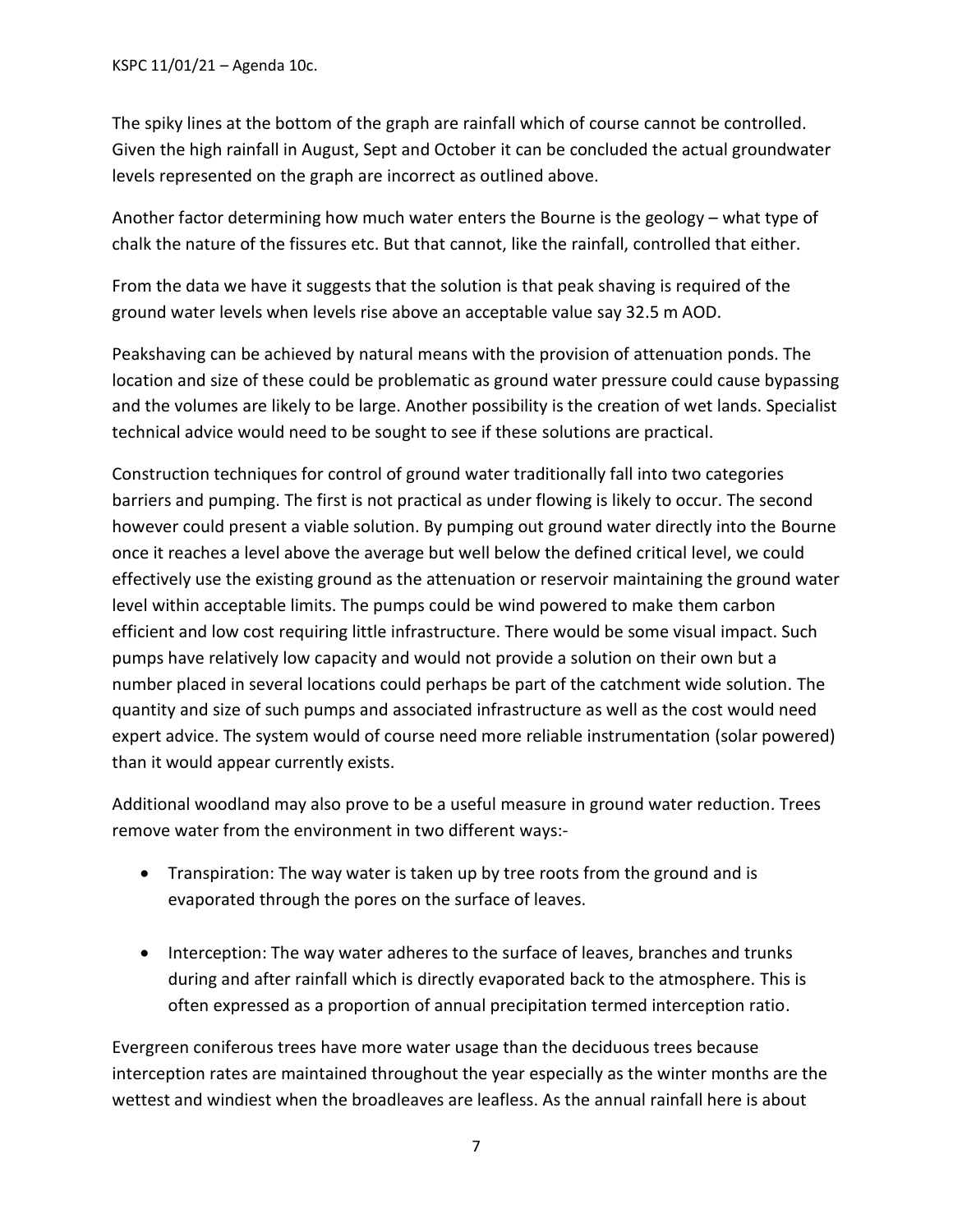1000mm interception of conifers will consume about 38% of the rain compared with the deciduous trees 20%. Coniferous trees are generally faster growing so the benefits of newly planted woodland will be earlier and could present a cash crop for landowners if managed correctly. Clearly the whole area cannot be covered with trees but selective planting could have a role to play.

## *13. Recommendation attenuation, pumping and planting solutions should be fully evaluated. The effect on water quality should be part of the evaluation.*

## **Improving the Flow of the Bourne**

The Bourne characteristics vary along its length. A section is through and area of housing whilst some runs through farmland. Some is shaded by trees some is in direct sunlight. All sections would benefit from regular maintenance. Any obstruction will restrict water flow allowing a build up of both the fluvial and ground water behind it. Regular maintenance of the Bourne is essential.

The EA has had several meetings with members of the Parish Council and the Clerk during 2020 which has culminated in them producing a draft Kings Somborne Flood Action Plan see Attachment 2. This plan which is comprehensive deals with fluvial the centre of the village the prime area of the EAs responsibility.

In addition to the above the areas of the Bourne behind Hayes Farm and running down through John O Gaunt Deer Park down to Horsebridge need consideration.

The Bourne behind Hayes Farm has been crossed continuously by livestock (mainly by horses) over many years which has resulted in shallowing and widening. The area through the deer park has at some point been modified from its original course and the weir added. In addition to this the culvert at horsebridge consisting of 2 x 600mm concrete pipes gets blocked with debris causing restricted flow. A meeting with Wessex trust in July 2020 suggested a study should be made of the course of the Bourne to evaluate if the flow could be enhanced naturally increasing velocities to prevent silt and reed growth this would be of benefit requiring less ongoing maintenance. Conversations between one of the landowners and the Wessex River Trust have taken place have taken place the outcome unclear at present irrespective of this however a comprehensive report of the whole run is desirable.

- *14. Recommendation provision of a report covering from the road bridge on A3057 and the culvert at Horsebridge is commissioned.*
- *15. Recommendation the suitability of the culvert at Horsebridge and the weir on the edge of the Deer Park to accommodate the full flow is evaluated including their propensity to block.*